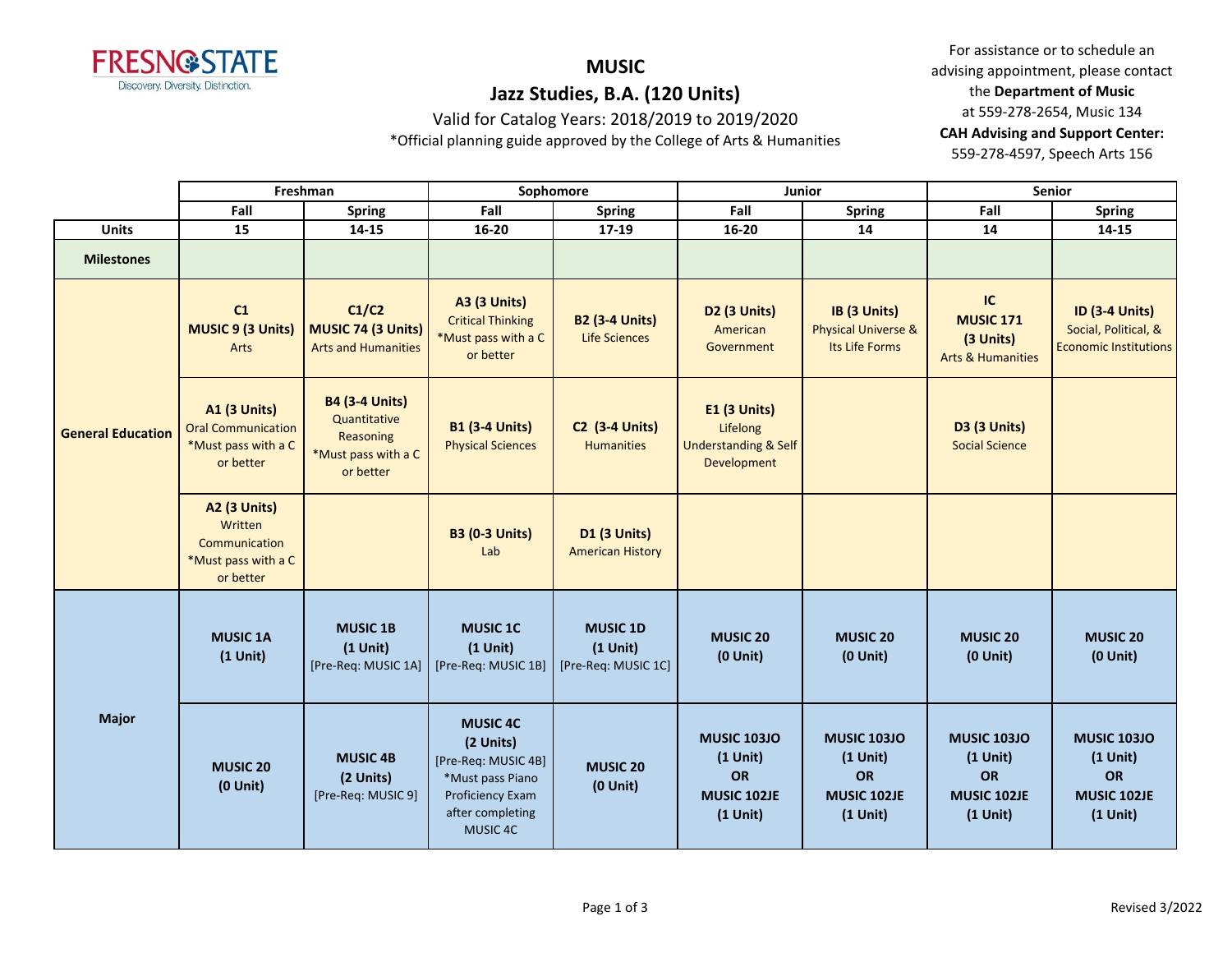

# **MUSIC**

## **Jazz Studies, B.A. (120 Units)**

Valid for Catalog Years: 2018/2019 to 2019/2020

\*Official planning guide approved by the College of Arts & Humanities

For assistance or to schedule an advising appointment, please contact the **Department of Music** at 559-278-2654, Music 134 **CAH Advising and Support Center:**  559-278-4597, Speech Arts 156

|  |                                    |                                                                                   | Freshman                                                |                                                     | Sophomore                                                       |                                                                                                                | <b>Junior</b>                                                                                                   |                                                                                                            | <b>Senior</b>                                                                                                                                     |
|--|------------------------------------|-----------------------------------------------------------------------------------|---------------------------------------------------------|-----------------------------------------------------|-----------------------------------------------------------------|----------------------------------------------------------------------------------------------------------------|-----------------------------------------------------------------------------------------------------------------|------------------------------------------------------------------------------------------------------------|---------------------------------------------------------------------------------------------------------------------------------------------------|
|  |                                    | Fall                                                                              | <b>Spring</b>                                           | Fall                                                | <b>Spring</b>                                                   | Fall                                                                                                           | <b>Spring</b>                                                                                                   | Fall                                                                                                       | <b>Spring</b>                                                                                                                                     |
|  | <b>Units</b>                       | 15<br>14-15                                                                       |                                                         | 16-20                                               | 17-19                                                           | $16 - 20$                                                                                                      | 14                                                                                                              | 14                                                                                                         | 14-15                                                                                                                                             |
|  | <b>MUSIC 31 - 38</b><br>$(1$ Unit) | <b>MUSIC 20</b><br>$(0$ Unit $)$                                                  | <b>MUSIC 20</b><br>$(0$ Unit $)$                        | <b>MUSIC 131J - 135J</b><br>$(1$ Unit)              | MUSIC 131J - 135J   MUSIC 131J - 135J<br>$(1$ Unit)             | $(1$ Unit)                                                                                                     | <b>MUSIC 117JC</b><br>$(1$ Unit)                                                                                | <b>MUSIC 117JC</b><br>$(1$ Unit)                                                                           |                                                                                                                                                   |
|  |                                    | <b>MUSIC 40</b><br>(3 Units)<br>[Pre-Req: Concurrent<br>enrollment<br>in MUSIC 9] | <b>MUSIC 31 - 38</b><br>$(1$ Unit)                      | MUSIC 131J - 135J<br>$(1$ Unit)                     | <b>MUSIC 43</b><br>(3 Units)<br>[Pre-Req: MUSIC 42]             | <b>Music Elective</b><br>(2 Units)<br>*With advisor<br>approval                                                | <b>MUSIC 161B</b><br>(3 Units)<br>[Pre-Req: MUSIC 41,<br>74;<br>Junior standing]                                | $(1$ Unit)                                                                                                 | MUSIC 131J - 135J   MUSIC 131J - 135J<br>$(1$ Unit)                                                                                               |
|  | <b>Major</b>                       | <b>MUSIC 103</b><br>$(1$ Unit)                                                    | MUSIC <sub>41</sub><br>(3 Units)<br>[Pre-Req: MUSIC 40] | <b>MUSIC 42</b><br>(3 Units)<br>[Pre-Req: MUSIC 41] | <b>MUSIC 103</b><br>$(1$ Unit)                                  | <b>MUSIC 161A</b><br>(3 Units)<br>[Pre-Req: MUSIC 41,<br>74:<br>Junior standing]                               | <b>MUSIC 165</b><br>(3 Units)<br>[Pre-Req: MUSIC 164;<br>Concurrent<br>enrollment in MUSIC<br>102JEA or 102JEB] | <b>MUSIC 162</b><br>(2 Units)<br>[Pre-Req: MUSIC 43]                                                       | <b>MUSIC 163</b><br>(3 Units)<br>[Pre-Req: MUSIC 43]                                                                                              |
|  |                                    |                                                                                   | <b>MUSIC 103</b><br>$(1$ Unit)                          | <b>MUSIC 58</b><br>(2 Units)<br>[Pre-Req: MUSIC 41] | <b>Music Elective</b><br>(2 Units)<br>*With advisor<br>approval | <b>MUSIC 164</b><br>(3 Units)<br>[Pre-Req: MUSIC 43;<br>Concurrent<br>enrollment in MUSIC<br>102JEA or 102JEB] | <b>Music Elective</b><br>(3 Units)<br>*With advisor<br>approval                                                 | <b>MUSIC 181</b><br>(3 Units)<br>[Pre-Req: MUSIC 43;<br>Junior standing or<br>permission<br>of instructor] | <b>MUSIC 198</b><br>(2 Units)<br>[Pre-Req: Piano<br>Proficiency; Senior<br>standing; approval of<br>major applied music<br>instructor or advisor] |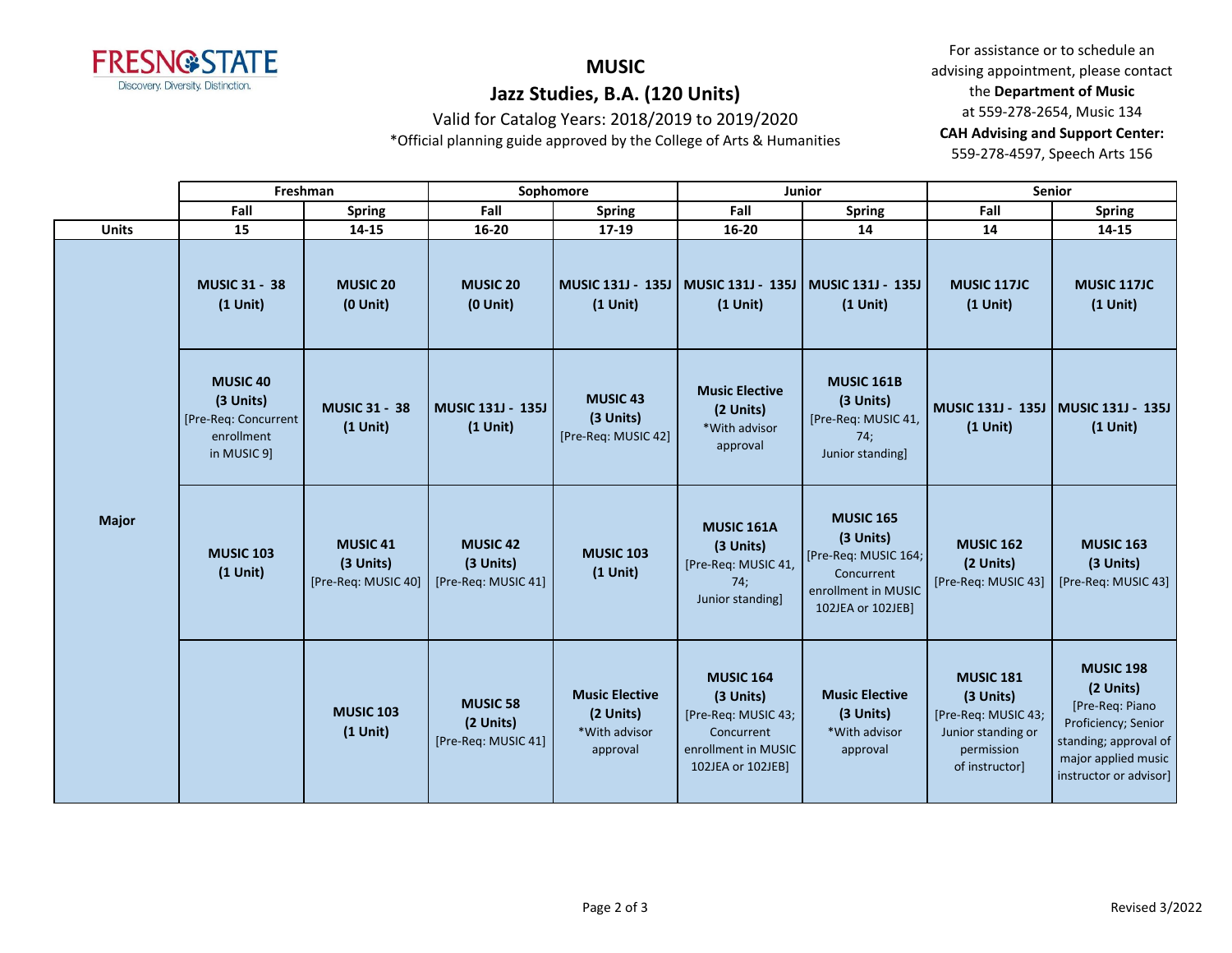

### **MUSIC Jazz Studies, B.A. (120 Units)**

Valid for Catalog Years: 2018/2019 to 2019/2020

\*Official planning guide approved by the College of Arts & Humanities

For assistance or to schedule an advising appointment, please contact the **Department of Music** at 559-278-2654, Music 134 **CAH Advising and Support Center:**  559-278-4597, Speech Arts 156

|                                                        |      | Freshman                |                                | Sophomore     | Junior                                                                                                                  |                                                                          |      | Senior                                          |
|--------------------------------------------------------|------|-------------------------|--------------------------------|---------------|-------------------------------------------------------------------------------------------------------------------------|--------------------------------------------------------------------------|------|-------------------------------------------------|
|                                                        | Fall | <b>Spring</b>           | Fall                           | <b>Spring</b> | Fall                                                                                                                    | Spring                                                                   | Fall | <b>Spring</b>                                   |
| <b>Units</b>                                           | 15   | 14-15                   | $16 - 20$                      | 17-19         | $16 - 20$                                                                                                               | 14                                                                       | 14   | 14-15                                           |
| <b>Major</b>                                           |      | Jury I<br>$(0$ Unit $)$ | <b>MUSIC 103</b><br>$(1$ Unit) |               |                                                                                                                         | Jury II<br>$(0$ Unit $)$<br>[Pre-Req: Piano<br>Proficiency;<br>MUSIC 1B] |      |                                                 |
| <b>Additional</b><br>Graduation<br><b>Requirements</b> |      |                         |                                |               | <b>UDWS (0-4 Units)</b><br>*Upper Division<br><b>Writing Exam</b><br>OR "W" Course (must<br>pass with a C or<br>better) |                                                                          |      | MI (3 Units)<br>Multicultural/<br>International |

#### **FOOTNOTES:**

**Prerequisites/Corequisites:** Other restrictions may apply. Please see your course catalog for detailed prerequisite/corequisite requirements.

Grade Requirements: Music students must earn a C or better in each course used for the major, including the core and specific option. No course taken for the Music major can be graded on a CR/NC basis except for courses with mandatory CR/NC grading.

**MUSIC 4B & 4C:** May be waived by passing the designated Piano Proficiency Exam.

Upper Division Writing Skills requirement (UDWS): All undergraduate students must demonstrate competency in writing skills by passing the Upper Division Writing Exam (UDWE) or by obtaining a C or better in an approved upper division writing course, identified by the letter "W."

Substitutions: If substitutions/exceptions/waivers are made for any major courses that also meet GE and/or the Multicultural/International graduation requirement, the student is responsible for completing additional courses to satisfy the respective areas (GE and/or MI). This also includes the upperdivision writing requirement.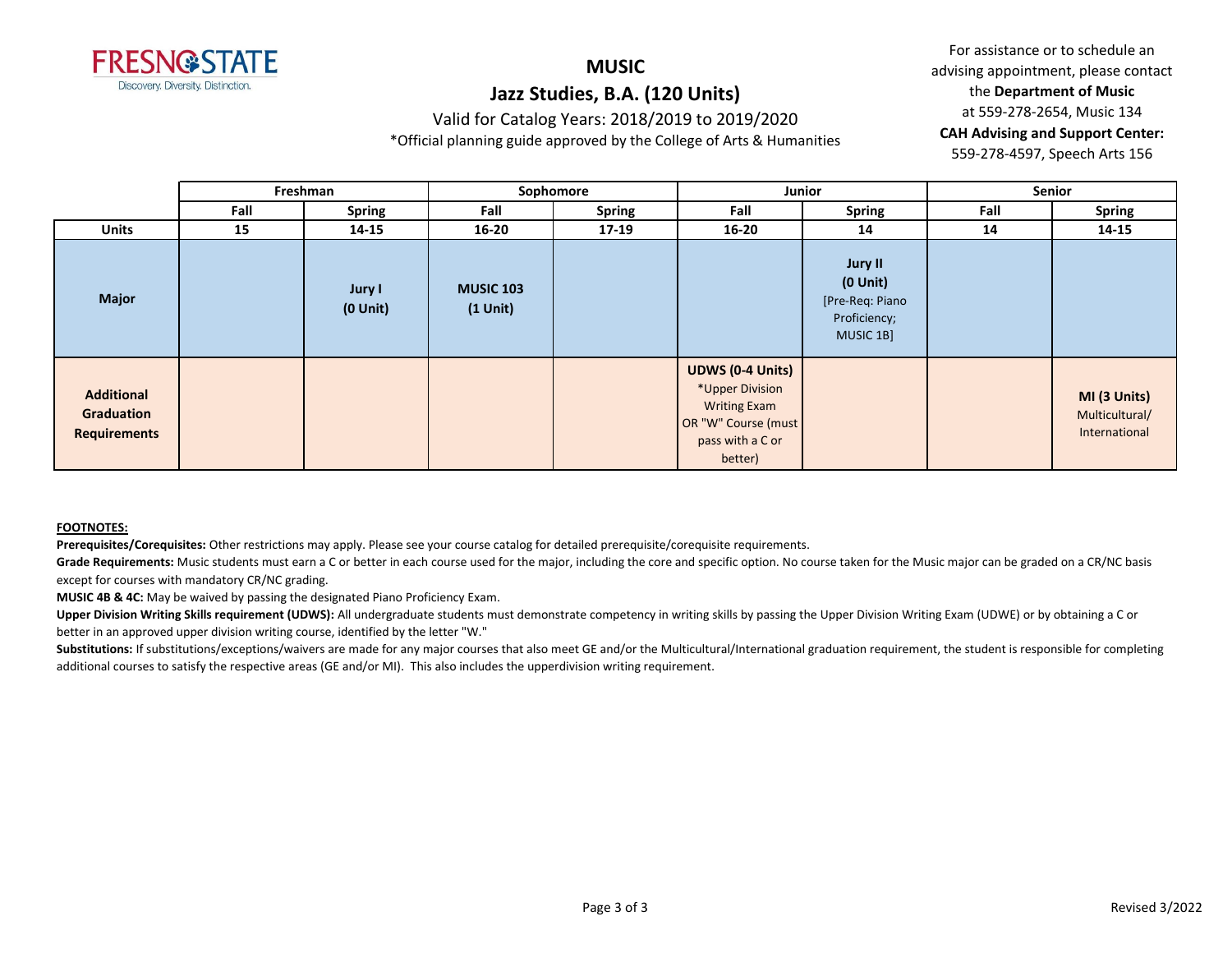

# **MUSIC**

For assistance or to schedule an advising appointment, please contact the **Department of Music** at 559-278-2654, Music 134 **CAH Advising and Support Center:**  559-278-4597, Speech Arts 156

# **Jazz Studies, B.A. (120 Units)**

Valid for Catalog Years: 2016/2017 to 2017/2018 \*Official planning guide approved by the College of Arts & Humanities

|                             | Freshman                                                                             |                                                                                        | Sophomore                                                                           |                                                |                                                                              | Junior                                                           | Senior                                                                |                                                                               |  |
|-----------------------------|--------------------------------------------------------------------------------------|----------------------------------------------------------------------------------------|-------------------------------------------------------------------------------------|------------------------------------------------|------------------------------------------------------------------------------|------------------------------------------------------------------|-----------------------------------------------------------------------|-------------------------------------------------------------------------------|--|
|                             | Fall                                                                                 | <b>Spring</b>                                                                          | Fall                                                                                | <b>Spring</b>                                  | Fall                                                                         | <b>Spring</b>                                                    | Fall                                                                  | <b>Spring</b>                                                                 |  |
| <b>Units</b>                | 15                                                                                   | 14-15                                                                                  | $16 - 20$                                                                           | 17-19                                          | $16 - 20$                                                                    | 14                                                               | 14                                                                    | 14-15                                                                         |  |
| General<br><b>Education</b> | C1<br>Arts                                                                           | C1/C2<br>MUSIC 9 (3 Units)   MUSIC 74 (3 Units)<br><b>Arts and Humanities</b>          | <b>A3 (3 Units)</b><br><b>Critical Thinking</b><br>*Must pass with a C<br>or better | <b>B2 (3-4 Units)</b><br>Life Sciences         | <b>D2 (3 Units)</b><br>American<br>Government                                | IB (3 Units)<br><b>Physical Universe &amp;</b><br>Its Life Forms | IC<br><b>MUSIC 171</b><br>$(3$ Units)<br><b>Arts &amp; Humanities</b> | <b>ID (3-4 Units)</b><br>Social, Political, & Economic<br><b>Institutions</b> |  |
|                             | <b>A1 (3 Units)</b><br><b>Oral Communication</b><br>*Must pass with a C<br>or better | <b>B4 (3-4 Units)</b><br>Quantitative<br>Reasoning<br>*Must pass with a C<br>or better | <b>B1 (3-4 Units)</b><br><b>Physical Sciences</b>                                   | <b>C2 (3-4 Units)</b><br><b>Humanities</b>     | $E1$ (3 Units)<br>Lifelong<br><b>Understanding &amp; Self</b><br>Development |                                                                  | <b>D3 (3 Units)</b><br><b>Social Science</b>                          | MI (3 Units)<br>Multicultural/<br>International                               |  |
|                             | <b>A2 (3 Units)</b><br>Written<br>Communication<br>*Must pass with a C<br>or better  |                                                                                        | <b>B3 (0-3 Units)</b><br>Lab                                                        | <b>D1 (3 Units)</b><br><b>American History</b> |                                                                              |                                                                  |                                                                       |                                                                               |  |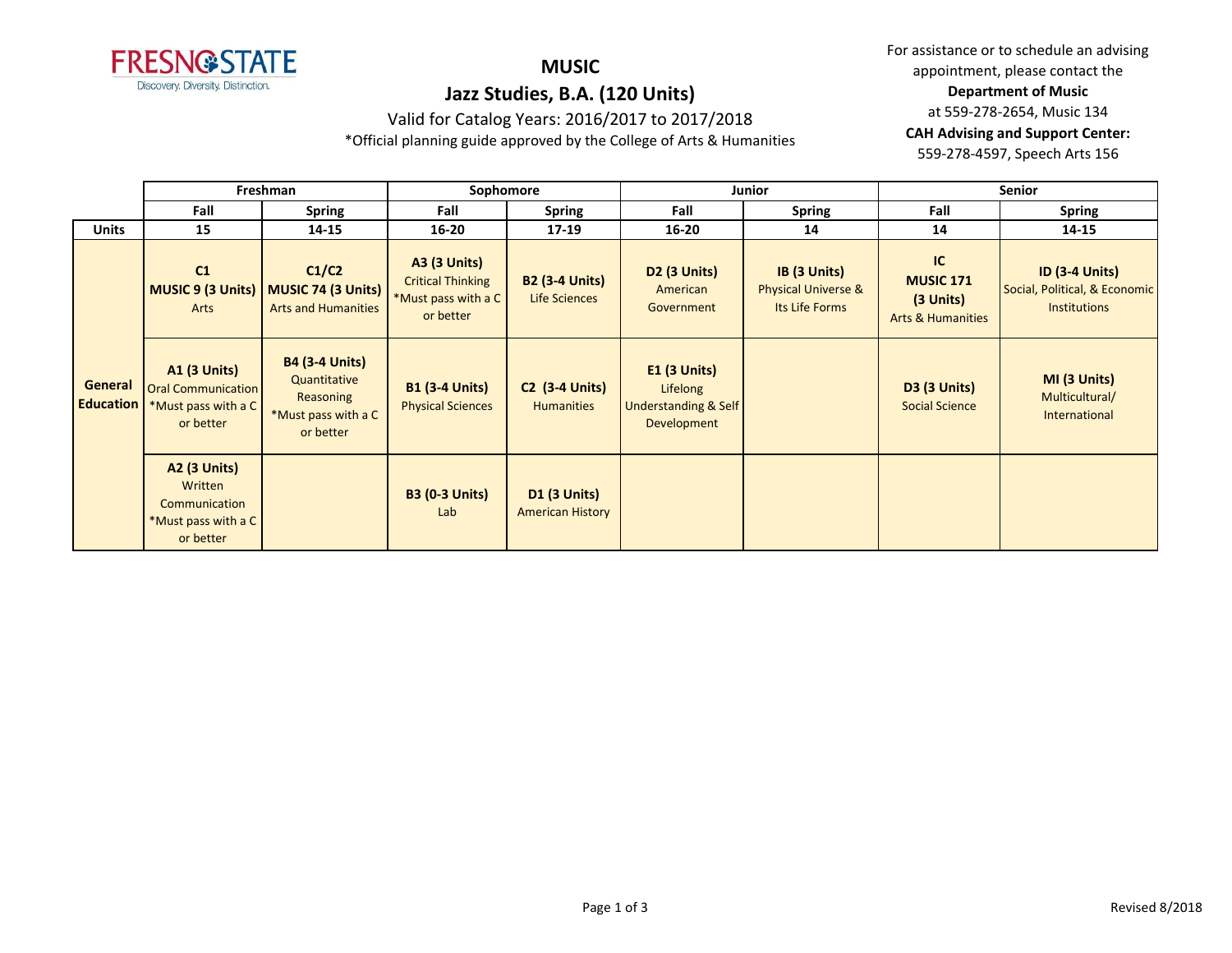

## **MUSIC Jazz Studies, B.A. (120 Units)**

For assistance or to schedule an advising appointment, please contact the **Department of Music** at 559-278-2654, Music 134 **CAH Advising and Support Center:**  559-278-4597, Speech Arts 156

# Valid for Catalog Years: 2016/2017 to 2017/2018

\*Official planning guide approved by the College of Arts & Humanities

|              | Freshman                                                                               |                                                                                  | Sophomore                                                                                                         |                                                                   |                                                                                                                 | Junior                                                                                                      | Senior                                                                                                     |                                                                                                                                             |
|--------------|----------------------------------------------------------------------------------------|----------------------------------------------------------------------------------|-------------------------------------------------------------------------------------------------------------------|-------------------------------------------------------------------|-----------------------------------------------------------------------------------------------------------------|-------------------------------------------------------------------------------------------------------------|------------------------------------------------------------------------------------------------------------|---------------------------------------------------------------------------------------------------------------------------------------------|
|              | Fall                                                                                   | <b>Spring</b>                                                                    | Fall                                                                                                              | <b>Spring</b>                                                     | Fall                                                                                                            | Spring                                                                                                      | Fall                                                                                                       | <b>Spring</b>                                                                                                                               |
| <b>Units</b> | 15                                                                                     | 14-15                                                                            | $16 - 20$                                                                                                         | 17-19                                                             | $16 - 20$                                                                                                       | 14                                                                                                          | 14                                                                                                         | 14-15                                                                                                                                       |
| <b>Major</b> | MUSIC 1A (1 Unit)                                                                      | MUSIC 1B (1 Unit)<br>[Pre-Req: MUSIC 1A] [Pre-Req: MUSIC 1B]                     | MUSIC 1C (1 Unit)                                                                                                 | <b>MUSIC 1D (1)</b><br>Unit)<br>[Pre-Req: MUSIC<br>1 <sup>C</sup> | MUSIC 20 (0 Unit)                                                                                               | MUSIC 20 (0 Unit)                                                                                           | MUSIC 20 (0 Unit)                                                                                          | MUSIC 20 (0 Unit)                                                                                                                           |
|              | MUSIC 20 (0 Unit)                                                                      | MUSIC 4B (2 Units)<br>[Pre-Req: MUSIC 9]                                         | MUSIC 4C (2 Units)<br>[Pre-Req: MUSIC 4B]<br>*Must pass Piano<br>Proficiency Exam<br>after completing<br>MUSIC 4C | <b>MUSIC 20 (0)</b><br>Unit)                                      | <b>MUSIC 103JO</b><br>$(1$ Unit)<br>OR<br>MUSIC 102JE<br>$(1$ Unit)                                             | <b>MUSIC 103JO (1 Unit)</b><br><b>OR</b><br><b>MUSIC 102JE (1 Unit)</b>                                     | <b>MUSIC 103JO</b><br>$(1$ Unit)<br>OR<br>MUSIC 102JE<br>$(1$ Unit)                                        | <b>MUSIC 103JO (1 Unit)</b><br>OR<br><b>MUSIC 102JE (1 Unit)</b>                                                                            |
|              | <b>MUSIC 31 - 38</b><br>$(1$ Unit)                                                     | MUSIC 20 (0 Unit) MUSIC 20 (0 Unit)                                              |                                                                                                                   | <b>MUSIC 131J -</b><br>135J (1 Unit)                              | MUSIC 131J - 135J<br>$(1$ Unit)                                                                                 | MUSIC 131J - 135J<br>$(1$ Unit)                                                                             | <b>MUSIC 117JC</b><br>$(1$ Unit)                                                                           | <b>MUSIC 117JC (1 Unit)</b>                                                                                                                 |
|              | <b>MUSIC 40 (3)</b><br>Units)<br>[Pre-Req:<br>Concurrent<br>enrollment<br>in MIISIC 91 | <b>MUSIC 31 - 38</b><br>$(1$ Unit)                                               | <b>MUSIC 131J - 135J</b><br>$(1$ Unit)                                                                            | <b>MUSIC 43 (3)</b><br>Units)<br>[Pre-Req: MUSIC<br>42]           | <b>Music Elective</b><br>(2 Units)<br>*With advisor<br>approval                                                 | MUSIC 161B (3 Units) MUSIC 131J - 135J<br>[Pre-Req: MUSIC 41, 74;<br>Junior standing]                       | $(1$ Unit)                                                                                                 | MUSIC 131J - 135J (1<br>Unit)                                                                                                               |
|              | <b>MUSIC 103 (1</b><br>Unit)                                                           | MUSIC 41 (3 Units) MUSIC 42 (3 Units)<br>[Pre-Req: MUSIC 40] [Pre-Req: MUSIC 41] |                                                                                                                   | <b>MUSIC 103 (1)</b><br>Unit)                                     | <b>MUSIC 161A</b><br>(3 Units)<br>[Pre-Req: MUSIC 41,<br>74;<br>Junior standing]                                | <b>MUSIC 165 (3 Units)</b><br>[Pre-Req: MUSIC 164;<br>Concurrent enrollment<br>in MUSIC 102JEA or<br>102JEB | <b>MUSIC 162 (2)</b><br>Units)<br>[Pre-Req: MUSIC 43]                                                      | <b>MUSIC 163 (3 Units)</b><br>[Pre-Req: MUSIC 43]                                                                                           |
|              |                                                                                        | <b>MUSIC 103 (1 Unit)</b>                                                        | MUSIC 58 (2 Units)<br>[Pre-Req: MUSIC 41]                                                                         | <b>Music Elective</b><br>(2 Units)<br>*With advisor<br>approval   | <b>MUSIC 164 (3)</b><br>Units)<br>[Pre-Req: MUSIC 43;<br>Concurrent<br>enrollment in MUSIC<br>102JEA or 102JEB] | <b>Music Elective</b><br>(3 Units)<br>*With advisor approval                                                | <b>MUSIC 181 (3</b><br>Units)<br>[Pre-Req: MUSIC 43;<br>Junior standing or<br>permission<br>of instructor] | <b>MUSIC 198 (2 Units)</b><br>[Pre-Req: Piano Proficiency;<br>Senior standing; approval of<br>major applied music<br>instructor or advisor] |
|              |                                                                                        | Jury I (0 Unit)                                                                  | <b>MUSIC 103 (1)</b><br>Unit)                                                                                     |                                                                   |                                                                                                                 | Jury II (0 Unit)<br>[Pre-Req: Piano<br>Proficiency;<br>MUSIC 1B]                                            |                                                                                                            |                                                                                                                                             |